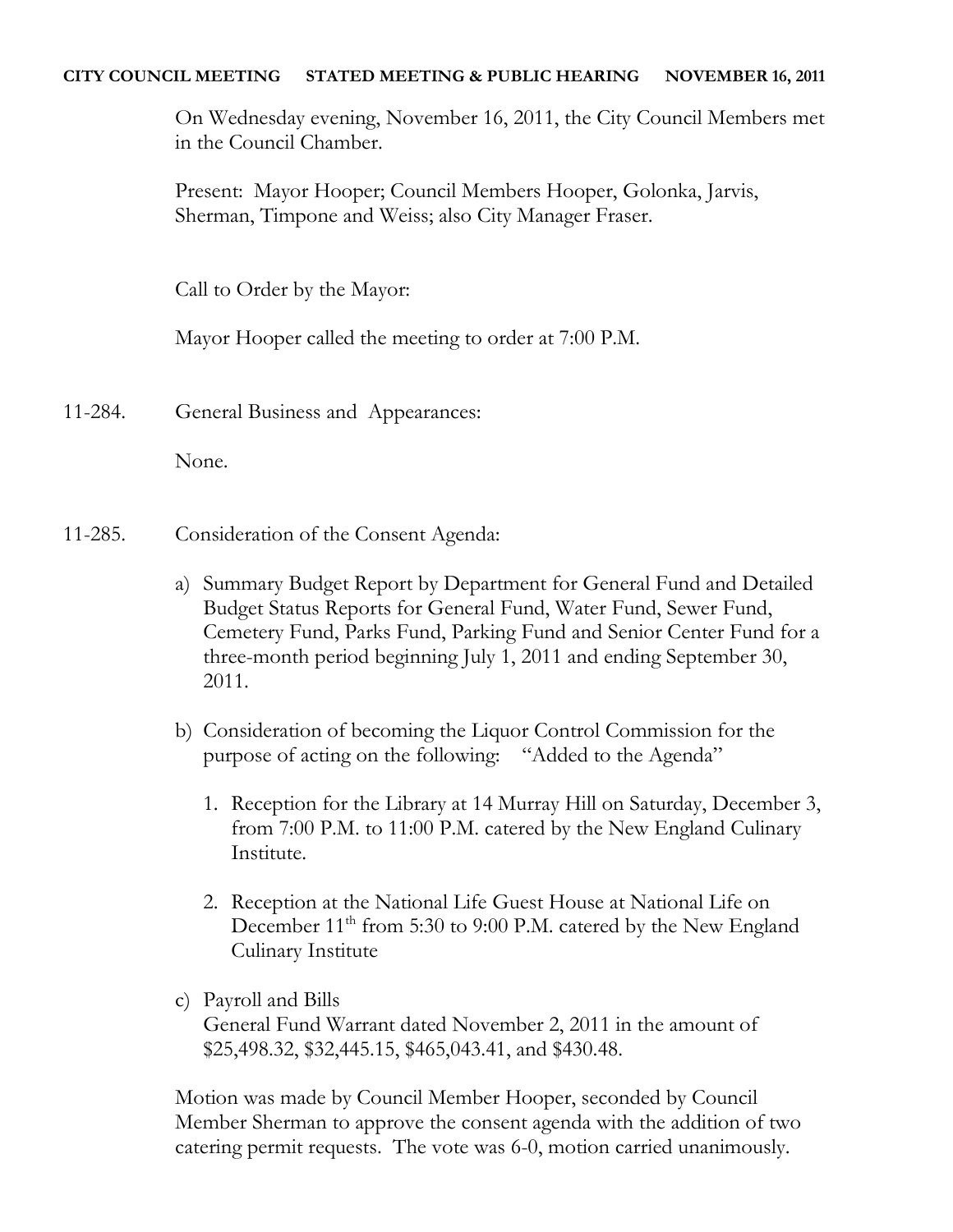11-286. "SETTING OF TIMES" by City Council for the evening…

City Council Members apportioned time to be spent on each agenda item.

- 11-287. Public Hearing for consideration of the Taser Committee's Final Report.
	- a) City Council Members received, and discussed, this report at their November  $9<sup>th</sup>$  meeting.
	- b) This public hearing is being held to provide citizens with an opportunity to ask questions and provide comment.
	- c) Recommendation: Conduct the public hearing; discussions with members of the audience; decision as to how Council will proceed during the budget process.

Police Chief Facos thank the Taser Committee Members for taking their time this summer to work on this voluntarily. If the City of Montpelier were to adopt the use of tasers he had requested 14 taser units in his initial proposal. The costs of each unit is \$810 for a total cost of \$11,340.00. If taser cams were to be considered it adds about \$300 per unit. The certification course just for the device itself for the officers would be from \$1,200 to \$1,500 in additional overtime for the initial certification in the use of the device. The real training would be wrapped into their regular training. In October they just had a policy training during their annual nighttime firearms qualification that included a quiz from the instructors on the policy.

One thing that came up during discussion on the taser was Act 80 regarding law enforcement's responsibility and how they interact with people in mental health crisis. It is a six-hour training. He is a strong supporter of more training, the better for all of the officers. How as a police officer do they know if somebody is having a mental health crisis? Are they under the influence of something? Is there a cognitive disability? Is there a way to evaluate it? If they don't already have a history with this individual this will help to evaluate them. The training is a very broad basic level training. Other factors are not to have physical contact with these people. Give them their space. We are there to help them.

Council Member Timpone said she wondered how they would identify someone who had a developmental disability.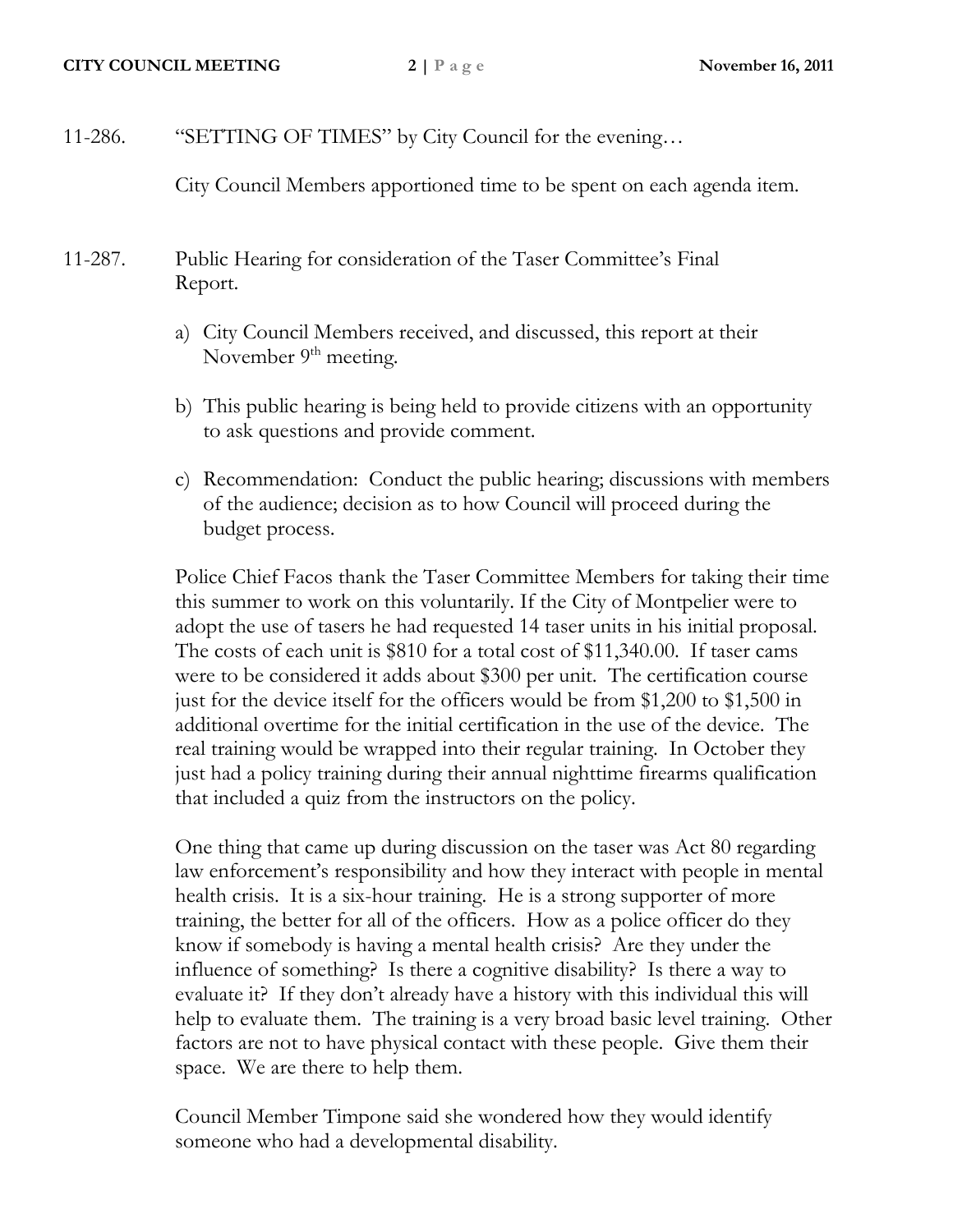Police Chief Facos added that in addition of their response to resistance there is a policy with immediate compliance that they provide service to all members of our community.

There is a misinterpretation about the vulnerable populations. There are some circumstances that have been in the proposed policy such as a pregnant female that would require a deadly force situation. If someone is intoxicated, on cocaine or someone that is potentially assaultive, they have to consider what has happened. They had a case back in September of this year where there was an individual in the afternoon threatening to push some people in the street and trying to pick a fight. The first officer arrived on the scene and tried to interact with this individual and at one point it got physical. The subject verbally threatened that he was going to assault the officer. The officer pushed back to create some distance, at which point the officer pulled out his baton and the subject said he was going to kill him and charged the officer. That's the real world scenario where you don't have time to sit there. It's not that sterile an environment or a controlled safe environment where you can take full advantage of the negotiating skills.

Ironically, after last week's City Council meeting there was an intoxicated female subject that was in protective custody. At a certain point it was time to take the handcuffs off and thought the person was going to be compliant. The first thing she does is turn around and punches the officer in the nose. She had to be restrained once again. In a real world situation where was the space and time to deescalate that? Specific to the question of the taser that would be a first example back in September when the officer did use his baton to bring the subject into compliance and be handcuffed.

Council Member Timpone asked if officers were equipped with body voice recorders currently. She asked if they should have body cameras that are on all of the time.

Police Chief Facos said the body mikes the officers will have on them, and when they are activated is in conjunction with the mobile video recorder in the cruiser. An officer on foot patrol or bike patrol wouldn't be equipped.

Council Member Timpone inquired how they track the use of tasers. Will it be made public?

Police Chief Facos replied absolutely, that is one of the recommendations even though the Committee advised against tasers. That was one of the points of agreement. The electronic data from the devices they can store forever. Referring to Burlington, they have a policy that they would release a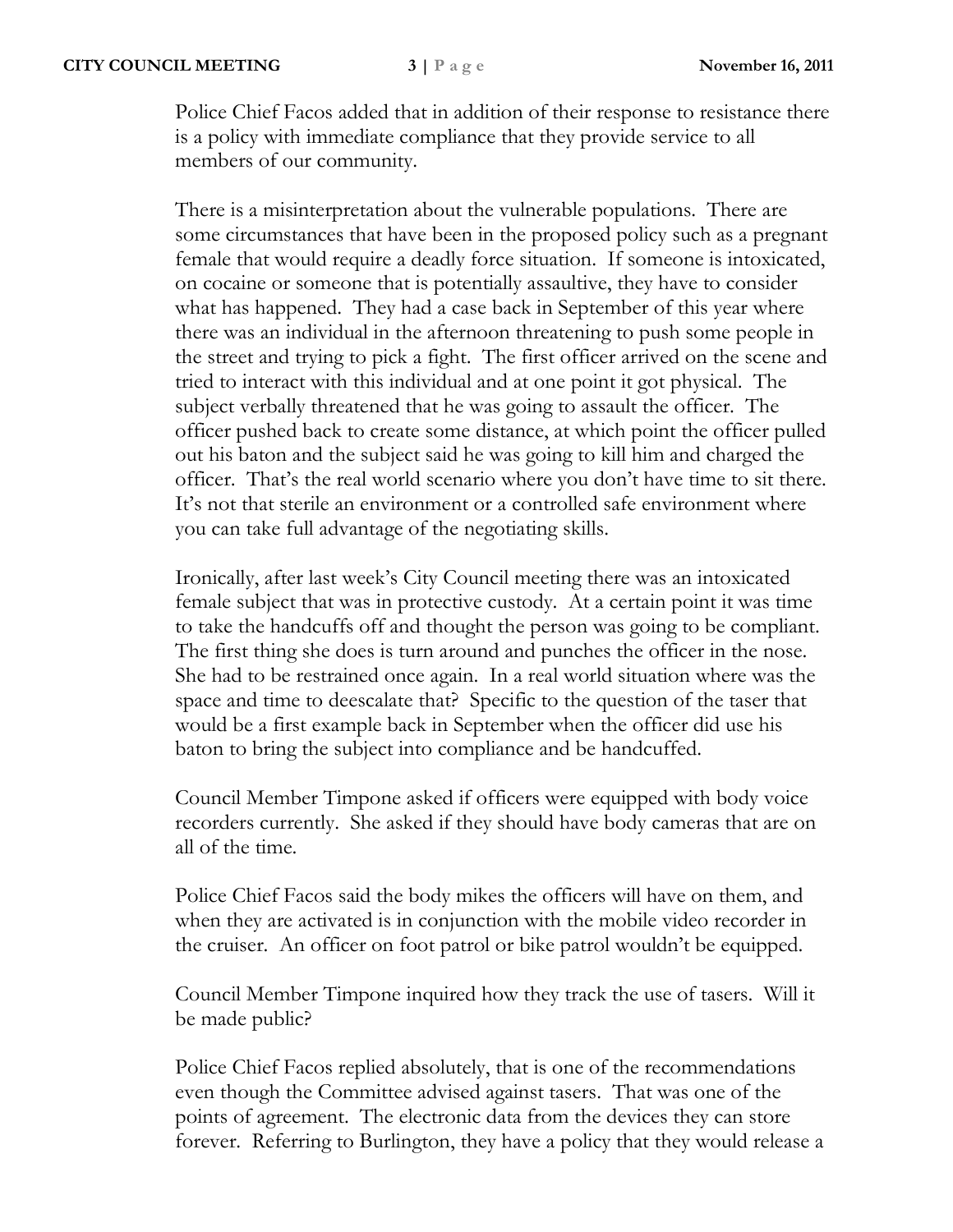use of force report annually of the number of times a taser was deployed, displayed or actually utilized. Burlington does a press release. This is a very important topic in this community and we need to have some sort of discussion about why they utilized the taser.

Council Member Timpone said she heard something about the increased use during the first year. How would they go about decreasing that?

Police Chief Facos replied training and more training and accountability within the policy. They do a lot of scenario based training.

Council Member Sherman said Police Chief Facos just gave the Council an updated policy on use of force and it is marked draft.

Police Chief Facos replied it is a draft because it is a policy that has the taser in it.

Council Member Sherman said it looks like it includes many of the recommendations from the Taser Committee Report.

Police Chief Facos said they added clarifying language that said poses threat of injury to themselves or others. There was an exposure of 15 seconds or longer of a taser or more than three or more discharges that automatic medical attention at the ER would be required.

Council Member Weiss said the Chief was quoted in a recent edition of the *Times-Argus*: "The decision to add tasers to the patrol officer arsenal is not something he took lightly. However, he also said he doesn't need the City Council's permission to purchase tasers. He has the legal authority to arm his officers however he sees fit." What source gives you the legal authority?

Police Chief Facos replied Title 24  $\Diamond$  1931 regarding the Police Chief's responsibility to oversee the direction of the police department.

City Manager Fraser replied the charter also says that the city has administrative control over all departments. They have in the past added equipment to the Police Department but in this case they wanted to go through a public process and respect the city and City Council. Just because in theory that could be done this shouldn't be considered as a threat.

Police Chief Facos said nothing has changed in his respect for the wishes of the city on this topic.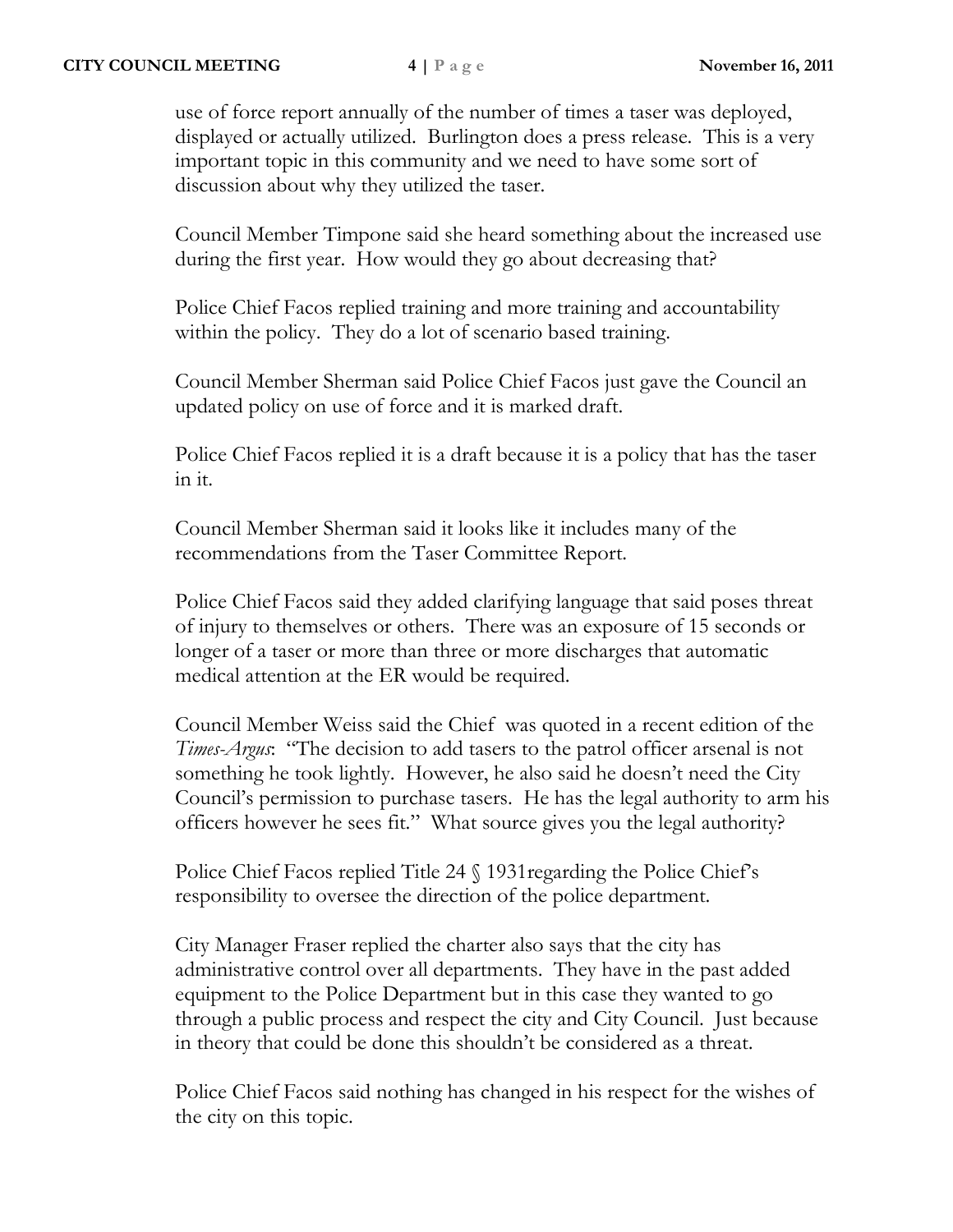Council Member Golonka thanked Chief Facos for the cost estimates. There are a lot of other costs that seem to be inherent – the cost of the cartridges, batteries, special computer system – and when you add them all up it is anywhere from \$20,000 to \$50,000 a year. He is trying to get a feel for the need in Montpelier. He needs to analyze in his mind whether financially it fits with Montpelier. If we have one incident a year is it worth the outlay of cash that we are going to be spending on an annual basis based on statistics from other towns on a per capita basis?

Police Chief Facos replied he did not factor in the cost of the data storage. He talked to Taser International two hours ago and the cost for a 25 foot cartridge would be \$23 per unit and then the training cartridges would be \$19 per unit.

Council Member Golonka said he is trying to look at what the annual budget would be if they include tasers in the department's arsenal.

Police Chief Facos replied once they have the devices he can't see it being \$20,000 annually. The training time to certify officers for the device would be the one cost he mentioned but the rest of training they would incorporate into their use of force training they do regularly. There is a substantial amount of overtime as well as regular staff time but they would be doing that anyway.

Council Member Golonka asked if he had any idea the number of uses in South Burlington on a per capita basis.

Police Chief Facos replied he could get the data for him. It would be a very small number of deployments annually he would see in Montpelier for a typical force scenario if any. One of the things that makes it very attractive for police administrators is the fact that there is good statistical evidence that having the device there is much greater voluntary compliance because the device is present.

Mayor Hooper asked if he could expand on the training we currently have as well as the training we would look for. He said the Act 80 training is a sixhour training.

Police Chief Facos replied that is a one-time training. There needs to be a recertification process and no one has that curriculum yet so they don't know what that will encompass. It is something they deal with on a regular basis here in Montpelier. There are people who have certain disabilities and challenges. Part of that is for the department and how they interact with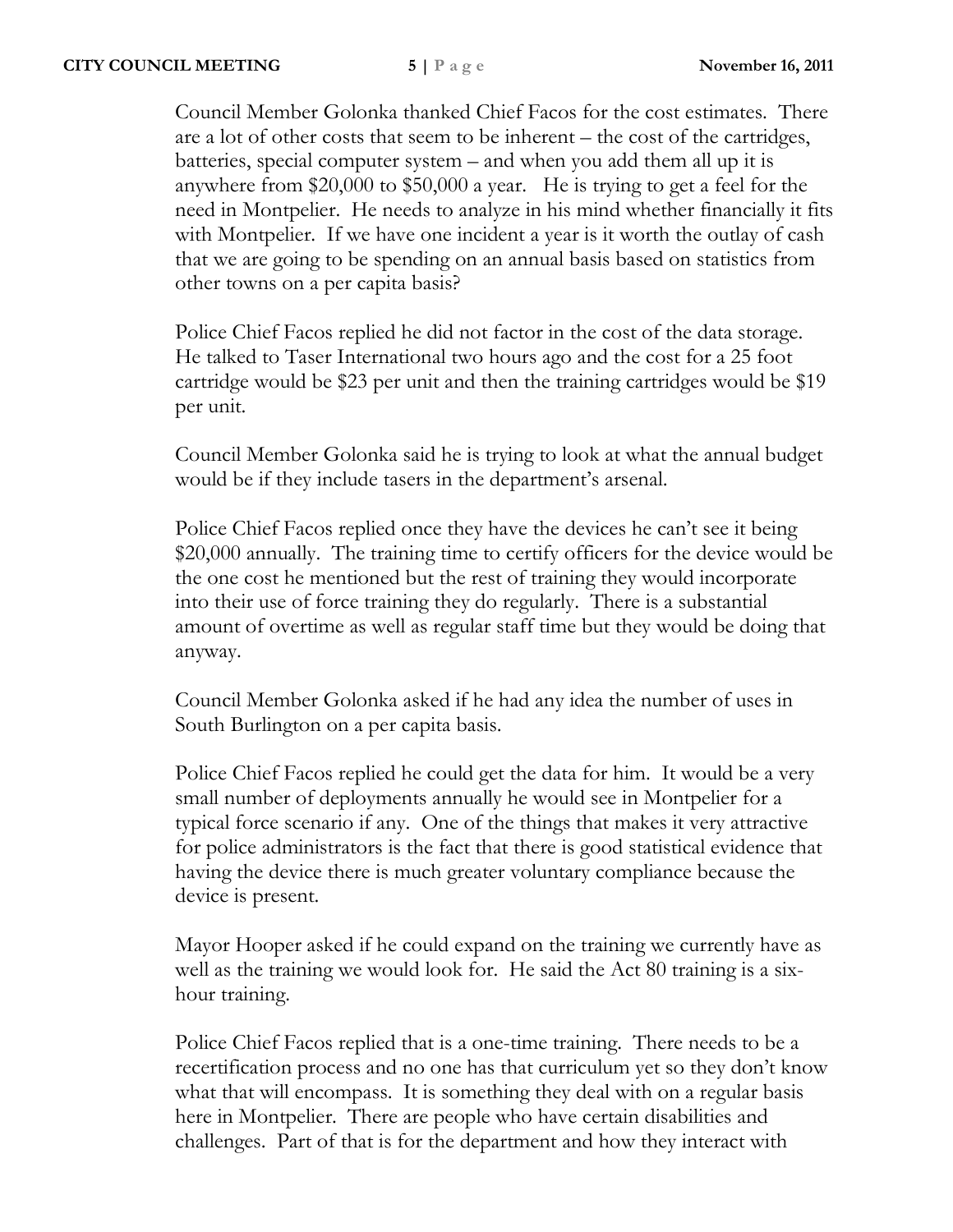Washington County Mental Health who is their partner in a crisis setting in the field. One thing they haven't done yet are the scenario based training and bringing them to that training.

Mayor Hooper asked if all of our officers had Act 80 training.

Police Chief Facos replied they all have Act 80 training or the higher level of hostage negotiation training. All of the dispatchers have that training as well. The goal of the committee is to have every police officer and every law enforcement officer in the state have that training.

Mayor Hooper asked if the de-escalation techniques were a separate training.

Police Chief Facos replied it is incorporated into that training. For a recruit at the Police Academy they get the Act 80 curriculum but also have scenario based training in their patrol procedures. What they do in their response training is bring in firefighters to train with them. The old training at the Academy was done by the FBI and it was hostage negotiation primarily. When you took the advanced training it was also crisis intervention.

Council Member Timpone asked how often they used Washington County Mental Health.

Police Chief Facos replied it depends. Sometimes it is several times a week and sometimes once every two weeks. They are available 24 hours a day.

Mayor Hooper said another area that would be helpful to explore is the safety of our community and the safety of our officers. We all have the perception that this is a very safe community we live in, or the vast majority of us. She would like him to talk to us about the experience and training that all police officers have in terms of when they do a vehicle stop, when they have been called and the assessment they go through. What are officers trained to be looking for and how to manage the situation?

Police Chief Facos said police officers are always evaluating everything that is going on, the nature of the call, prior information they have, etc. The bottom line is it is all personal and human interaction. Part of why they train often is so they don't get complacent.

Police Chief Facos thanked everyone who served on the Taser Committee. He takes the topic very seriously and he knows they did as well.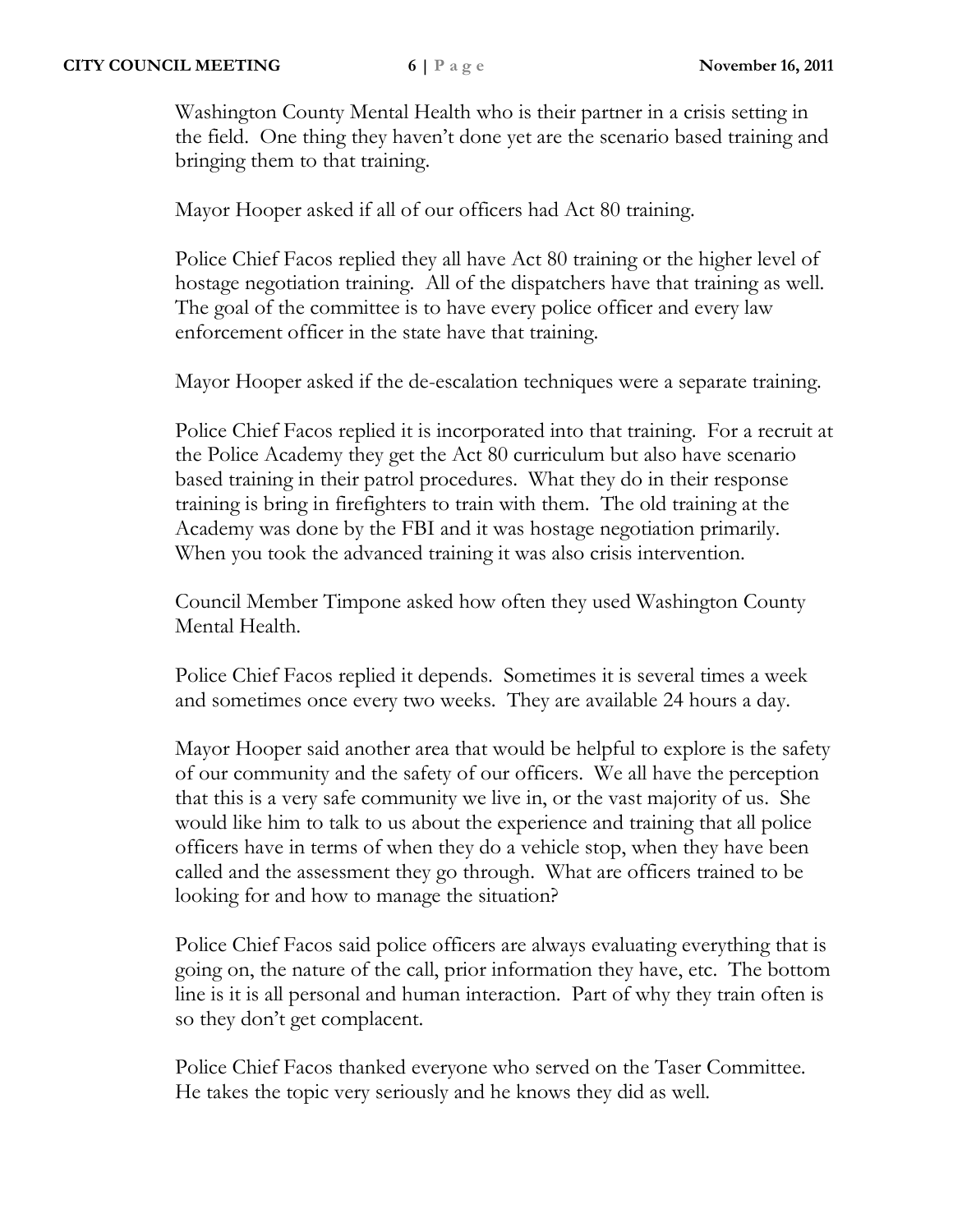Mayor Hooper acknowledged that Zachary Hughes and Jeff Dworkin could not be present this evening, but there are other members of the committee present. The City Manager gave a memo to City Council in response to the Taser Committee Report as well as a revision of the policy.

City Manager Fraser thanked the Taser Committee. His main concern is the safety. He recommended they put this back in the budget for January so he is on record as being in favor of tasers. He doesn't really like the idea of tasers and he understands why people have reactions to them. The only points he would add is he thinks they can provide safety to the city's officers who are in confusing situations and provide a safer distance so they don't end up in a hands-on situation. He believes they can provide safety to other people involved in the case. In the course of this discussion tasers have been isolated and they are the topic of conversation. We need to point out that batons can hit people and break bones and are dangerous weapons that our officers carry. OC spray burns people and can affect their respiratory system and is a dangerous weapon that our police officers carry, and of course firearms are dangerous weapons. For that matter vehicles which are in high speed pursuit are dangerous. The taser isn't the only device that could potentially cause an injury or be dangerous. Tasers are controversial and we can accept that the staff says they need them, but they are not at the same lethal amount of force as firearms. Like all tools, with proper training and proper accountability there is a place for them. We don't have a lot of use for this in Montpelier. We don't always provide for risk management based on the number of incidents. They do invest in preventive safety devices. He certainly respects people who have concerns over these devices.

Council Member Weiss said he appreciates the memo. At the bottom of page one he indicates that training may cost between \$30,000 and \$50,000. How does that relate to the numbers Police Chief Facos gave us?

City Manager Fraser replied this is the training specifically for the crisis intervention training. They recommend that all officers receive this training. Currently, that particular training is not offered in Vermont so there is time away for the officer and overtime replacement costs and lodging and travel plus the cost of tuition, so it is approximately \$2,000 to \$3,000 per officer. For all 17 officers it would be between \$35,000 to \$50,000. One option they could consider would be to see if they could get together with other departments and bring the training here. This cost could be spread out over a period of time.

Council Member Weiss asked if the policy would be that only those officers who are trained would have access to a taser.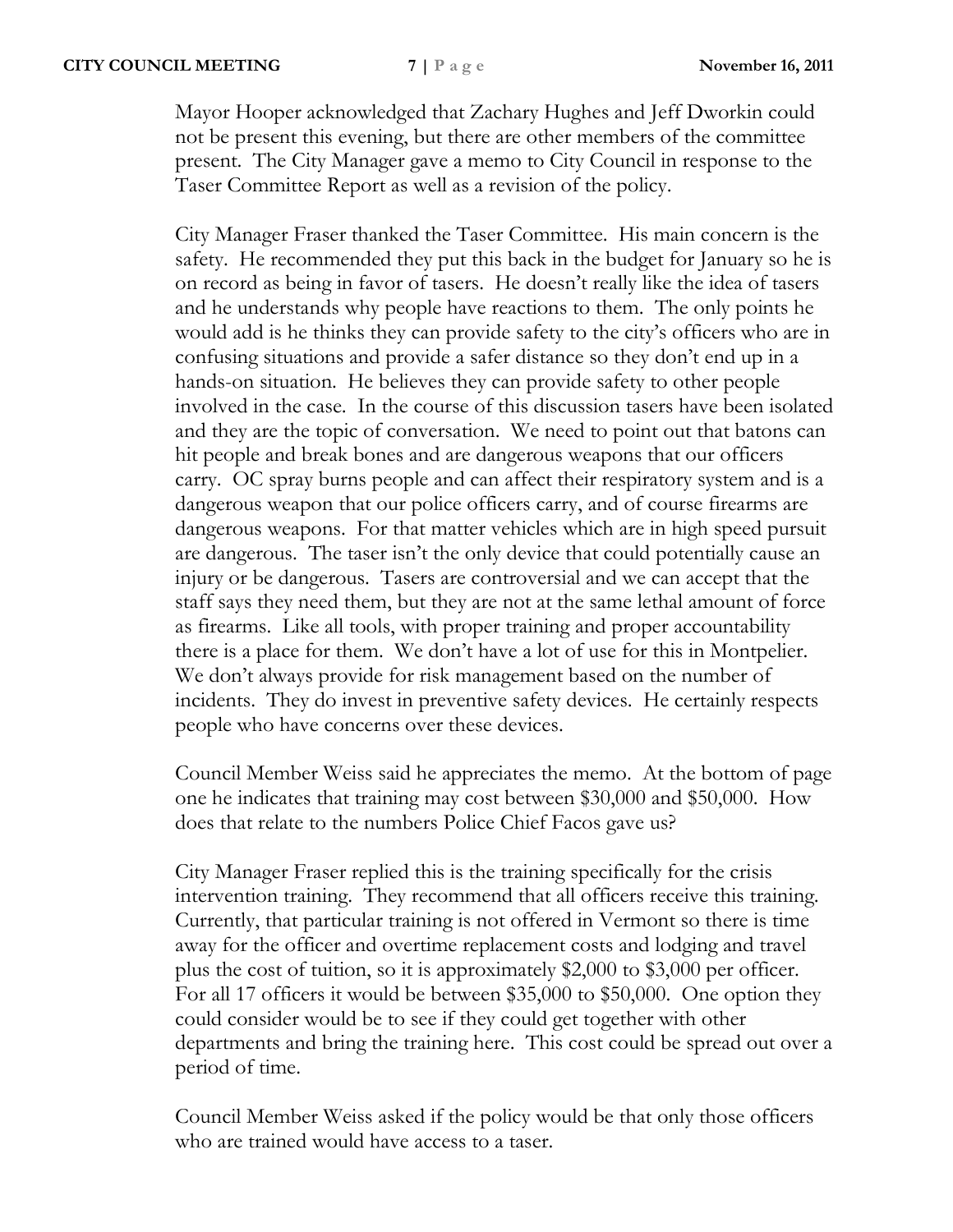City Manager Fraser said they wouldn't send an untrained officer out without training.

Council Member Jarvis said in terms of reporting incidents the memo suggested that at least in the early onset of the process that the Council would be briefed.

Polly Ellerbee, a member of the Taser Committee, said the revised use of force policy and memo from Bill was received by the committee members this morning. After six months of work they received the documents this morning. Jeff Dworkin sent an e-mail which she would like to read:

"I will not have time to even study the new policy that will be coming from Police Chief Facos or Bill's memo. I write to say that I do not believe that last minute policy proposals that cannot be methodically vented are responsible or a respectful way to handle difficult and complex matters of government, especially those about which the public has shown a deep concern. This matter has been pending for the past six months. I do not understand springing this new material on the Council and the public on the day of a vote."

Ms Ellerbee went on to say that vulnerable populations is defined by the Taser Company and among those vulnerable populations are those who are intoxicated or those who are on drugs. Taser International itself warns against the use of tasers on those populations. She would like to reiterate that our police have in fact done a superb job so far. They have handled every incident that we saw there with what they had, and they have handled it successfully. She still doesn't see the need for tasers. Tasers are limited. If somebody is too close to you, if you are in the middle of a fight, you can't really use a taser because you might get shocked too. She agrees with the Chief on the matter of taser cams. She thinks they are extra money that would not be worth spending. Please don't decide to get them. There is very little chance of a taser needing to be used in the situations in Montpelier that have happened – not that we imagine could happen. Please note that the 6 hour training does not contain scenario based training. Baton and pepper spray are generally non-lethal; tasers have a lot more chances to be lethal, particularly if one has one of the conditions that Taser says don't use a taser but a police officer has no way of figuring out. If she has a pacemaker, how do you know? If a police officer is in a physical fight with someone he is too close and can't use a taser because he might get shocked himself.

Marilyn Mode, a member of the Taser Committee, said as a matter of background she spent 16 years with the U.S. Marshall Service and another 5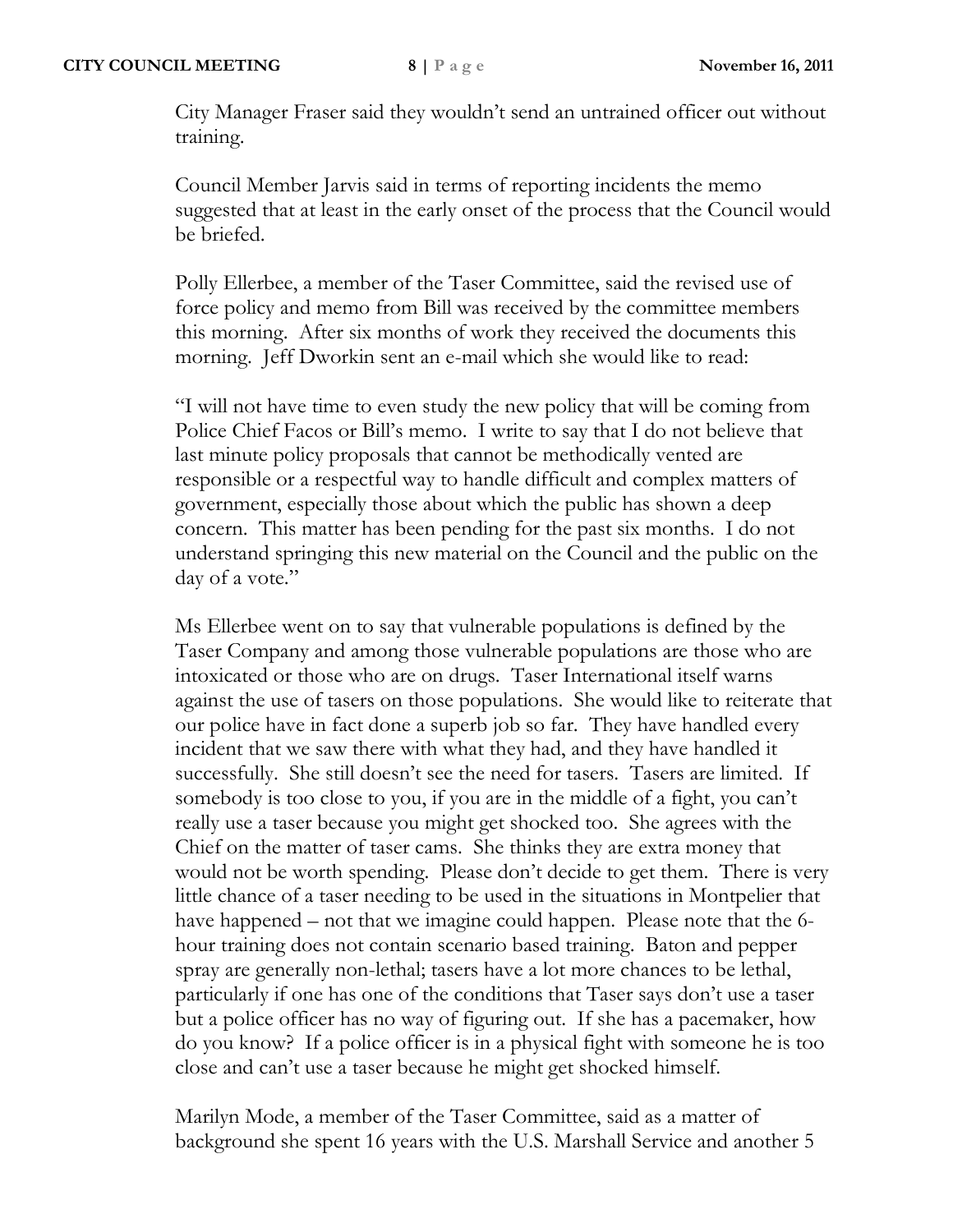years with the NYPD, although in a civilian capacity. She is the last person to try and second guess a cop. She is very concerned about the introduction of tasers into this community. Having spent the last six months studying the situations she doesn't see the need. There is just too much room for mistakes. The other thing she is really concerned about is what they call "Lazy Cop Syndrome." Even the Chief's policy talks about introducing the taser early on before the suspect gets tired out because if you tase him while he is tired out there might be more risk of injury. Even with the new information they received this morning there just doesn't appear to be a need for this really dangerous kind of unspecific and volatile weapon.

Jewel Love said she wants to talk about vulnerable populations. There is another vulnerable population walking around and she belongs to it, people with some form of environmental illness particularly that of electromagnetic sensitivities. We are so sensitive that we don't have to be tasered but be nearby and be very badly injured or killed. She cannot walk down a street that has overhead electric power lines within a few feet. She was a police officer for a few years, part-time, voluntary, carrying weapons and fully trained in a terrorist situation. She wouldn't want to try out guess when she could pull the weapon. If she pulled a gun she would know she was going to shoot somebody but she doesn't know with the taser. She spent a lot of years in Honolulu she called the Honolulu Police Department and talked with the Chief's Office about tasers. They have had them for two years and have had no deaths or serious incidents but they treat them as seriously as guns so that any time one is even drawn, let alone used, endless reports have to be written and investigations done.

Mary Alice Bisbee said she has lived in Montpelier for the past two years. She is a native Vermonter. She wants to talk about the vulnerable population. She thinks every citizen in this city and in this state is vulnerable populations or could be. She spoke of when she had experienced a psychotic episode many years ago. You can't tell who is vulnerable or when they will be vulnerable when that thing will strike fear into your life that you will be combative. Whether you are a criminal or considered mentally ill sometimes has to do whether you are poverty stricken, social and economic status and who you have for friends. Who is going to be there to rescue you? She is merely concerned that the city of Montpelier has many people that have developmental disabilities and have emotional and psychological problems that may not be evident at the time. She also wants to address some of the concerns about money. She isn't a big taxpayer but they are talking about \$100,000 or \$150,000 and with people here with budget problems this would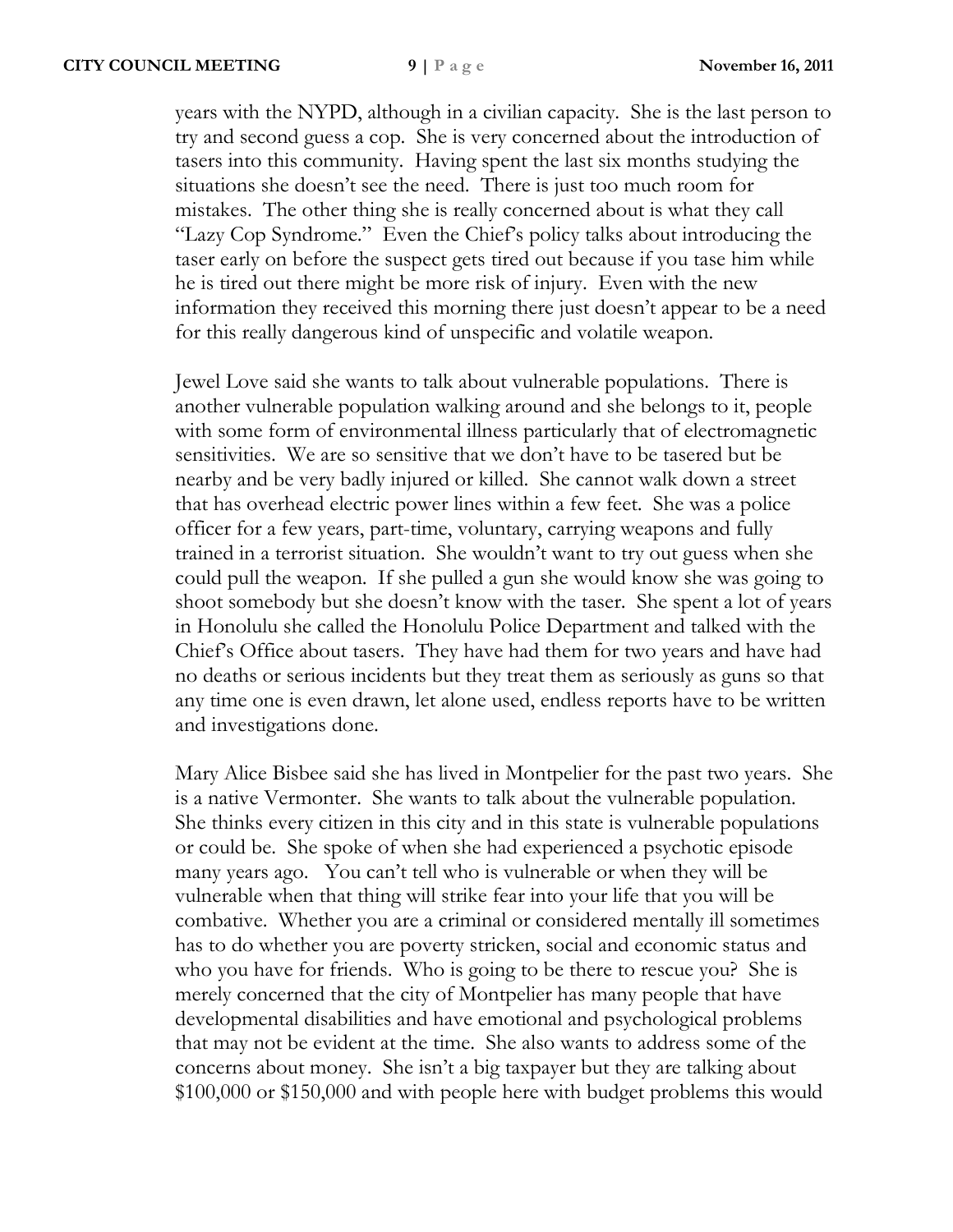be a good way to save money. \$60,000 for a social worker was one of the things they recommended. Where is that money coming from? They had a whole program on tasers on 60 Minutes the other night and the marketing that the taser company does to get these out in every community. It's like an I-Phone or an I-Pad – you have to sell tasers now. She hopes the Council will vote no.

Michael Baker said he has been a resident of Montpelier for 3 months. The whole purpose of getting tasers is so that the police will have the opportunity to use them. If there are no tasers then there is no possibility of them being misused in a situation where it's not necessary. If you have been following the Occupy Protests in Seattle there was an 84-year old woman and a 19-year old pregnant teenager who were maced for being totally nonviolent. He is worried that same kind of thing will happen with tasers.

Vicki Lane, a resident of Montpelier for 18 years and a Member of the Taser Committee, said she would urge the Council to bear great weight on the Minority Report. It was sent to her by Nick Marro and it seemed very realistic, very reasonable and well balanced. She has a scanner at home and believes she heard part of the incident that the Chief was talking about happening in September. From what she heard it sounded like a situation in which a taser would have brought the situation under control. She liked Andy's comment last week when he said if it was a choice between being shot with a gun and shot with a taser she would prefer being shot with a taser. She urges the Council to put a great deal of competence in the Minority Report because it was well tailored to the Montpelier community. We have to think not just of the officers but our fire personnel have been subject to some not too nice behavior in the past.

Mark Billian said he needs to make a disclosure. He knows the issue of bias has come up in previous discussions with regards to the Taser Committee's Report. He comes with some issues, too. He said he and his family are indebted to the Police Department in this town. He can't image a more supportive professional caring group of individuals. He also is a friend of Jeff Dworkin and knows something about the process. He also knows Nick Marro. He came to urge the Council to say no to the purchase of tasers. It is clear there are strong arguments on both sides of the question. The charge to the committee was to make an assessment of need for the weapon in this community. There are obviously hypothetical situations where a taser could be useful. The committee could only focus what has really happened here and not what could be imagined. Bill's memo says he measures need differently perhaps as the city's obligation to reasonably protect its employees and its citizens from bodily injury or harm. Violent encounters are most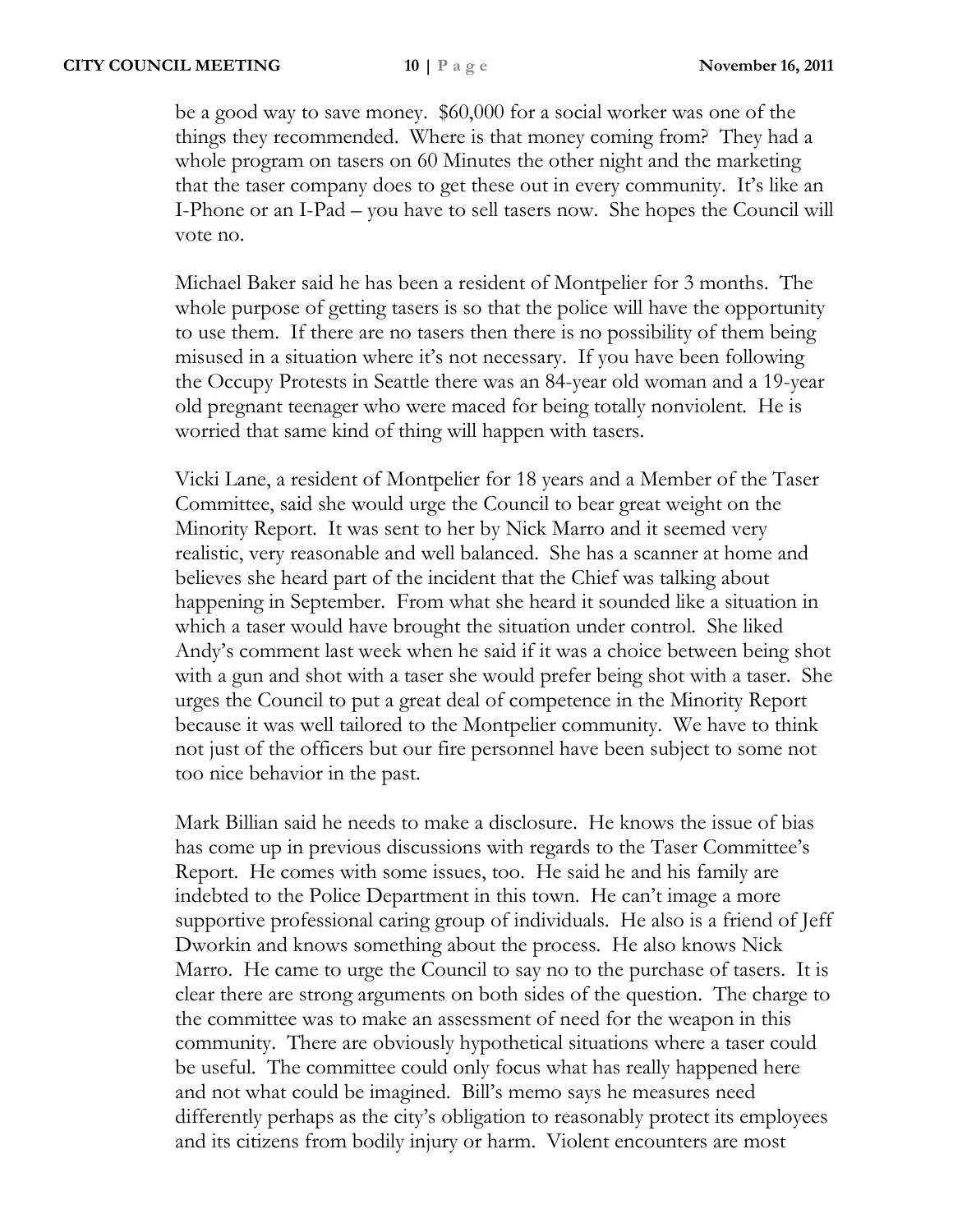certainly infrequent but when they do occur they are dangerous for all involved. He considers this inevitable. How do you resolve these two competing definitions of need? The committee could only study the Police Department's statistics and typical force scenarios it was given. Bill counters with the belief that an injury is not hypothetical but inevitable. He thinks the Attorney General's comments are instructive. Attorney General Sorrell stated he thinks Montpelier deserves a lot of credit for taking the approach they took. They studied it in detail and made a recommendation so they can decide the police force in Montpelier will reflect the community values of Montpelier. One thing to make clear is that taser is a weapon as is a nightstick, baton or pepper spray. People do die as a result of having a weapon like a taser or baton used against them. What are our community values? He thinks one of the values is they need to protect the men and women who are in charge of policing us, but balancing that is a related value in that when we do send the police force out we expect they will exercise their power effectively and appropriately given the composition of our population.

Ashley Portmant, a resident of Montpelier, asked the Council consider not implementing the use of tasers in our community. What is the message and perception we are building in our community and how is this adding to our safety? Why do we need another weapon? Please remember we are a representative democracy and the majority of Montpelier residents do not approve the use of tasers in this community.

She read a letter from Daniel Stein who spoke as a concerned citizen of the City, a voice for future generations and as a human protecting the rights of all people. He spoke against the purchase of tasers and asked that the council not approve there purchase.

Casey Walsh said he agreed. He thinks it says a lot about impartiality within not just this community but also certain press agents within this community. Democracy is broken and cannot work or function.

Jake Larabee, President of the Montpelier Firefighters Union, Local 227, said he isn't pretending to be an expert on tasers or law enforcement. We have a very knowledgeable and expert Police Chief who he trusts. Several of his members over the last few years have been injured or had exposures to infectious disease while on duty. Most of those incidents may resulted differently if the officers had tasers. The committee discounted all those incidents which was painful for them to sit back and listen to. There were three individuals who were exposed to blood that turned out to be positive for hepatitis B, C and others and they waited six months while they were routinely tested and received vaccinations waiting to find out if they were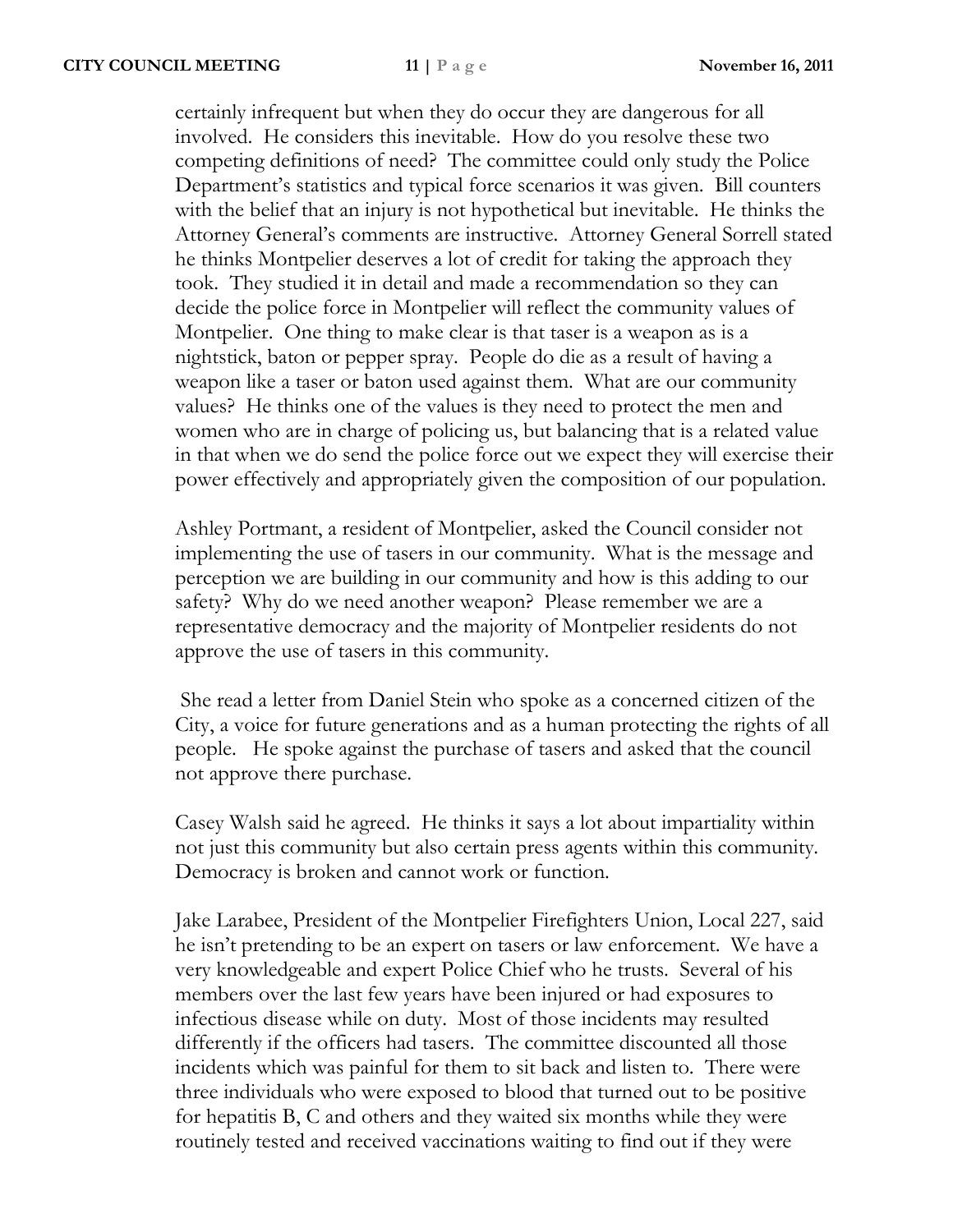exposed. He asked the Council to support our Police Chief and the emergency personnel here in the city of Montpelier. The members of the Firefighters Union support him.

Marjorie Power said she has lived in Montpelier since 1985 and served on the Council in the mid 90's and this was never an issue that ever came before the Council at that time, even though tasers did exist and were in use elsewhere. She has come to the conclusion that we need to think about where we are and what we are comparing ourselves to. She lived for nearly 20 years in a country with a big city where the policemen did not carry guns as a routine matter. If there was a big incident they would have to check out guns as a special tool to deal with that particular incident. She now lives in a country and community where police routinely carry guns. Tasers are not what we need. She is concerned in a wider context because what she is seeing as the growing norm around this country is that police departments are becoming more militarized in their gear. Some police departments have tanks. Before they move to the next step up we need to consider whether this is the ultimate place to expend those funds in conjunction with our policing. What the report shows is that most of the incidents that are likely to generate taser use are also ones that involve populations where it is recommended that it not be used. She is a little old lady and little old ladies are one of the groups that you shouldn't use them on. In the not such long distance future 50 percent of the population of Montpelier is expected to be old people.

Jack McCullough said he thinks the committee did an extremely professional and thorough report. He urges the Council to adopt that report in its entirety as their decision. From his study of this issue he can see that both a snare and a delusion that the city would do well to avoid. They are a snare for a couple of reasons. One, they will inevitably lead to the increase in the frequency and lethality of use of force by the Montpelier Police Department. Secondly, they will discourage reliance by the Police Department on nonviolent methods of crisis intervention, and these are both things they want to avoid as a community

John Odum said with regards to Bill's memo where he cites the core issue being safety, there is a piece where it says the committee reviewed use of force and workers' compensation claims and concluded the risks in Montpelier didn't warrant the issuance of tasers. They noted that most of the injuries were minor as being punched, kicked and grabbed in the groin or otherwise engaging in hands-on fighting and wrestling which are considered in most work places. Would this be acceptable for our firefighters or teachers? That seems to read as presenting an appropriate threshold for deployment.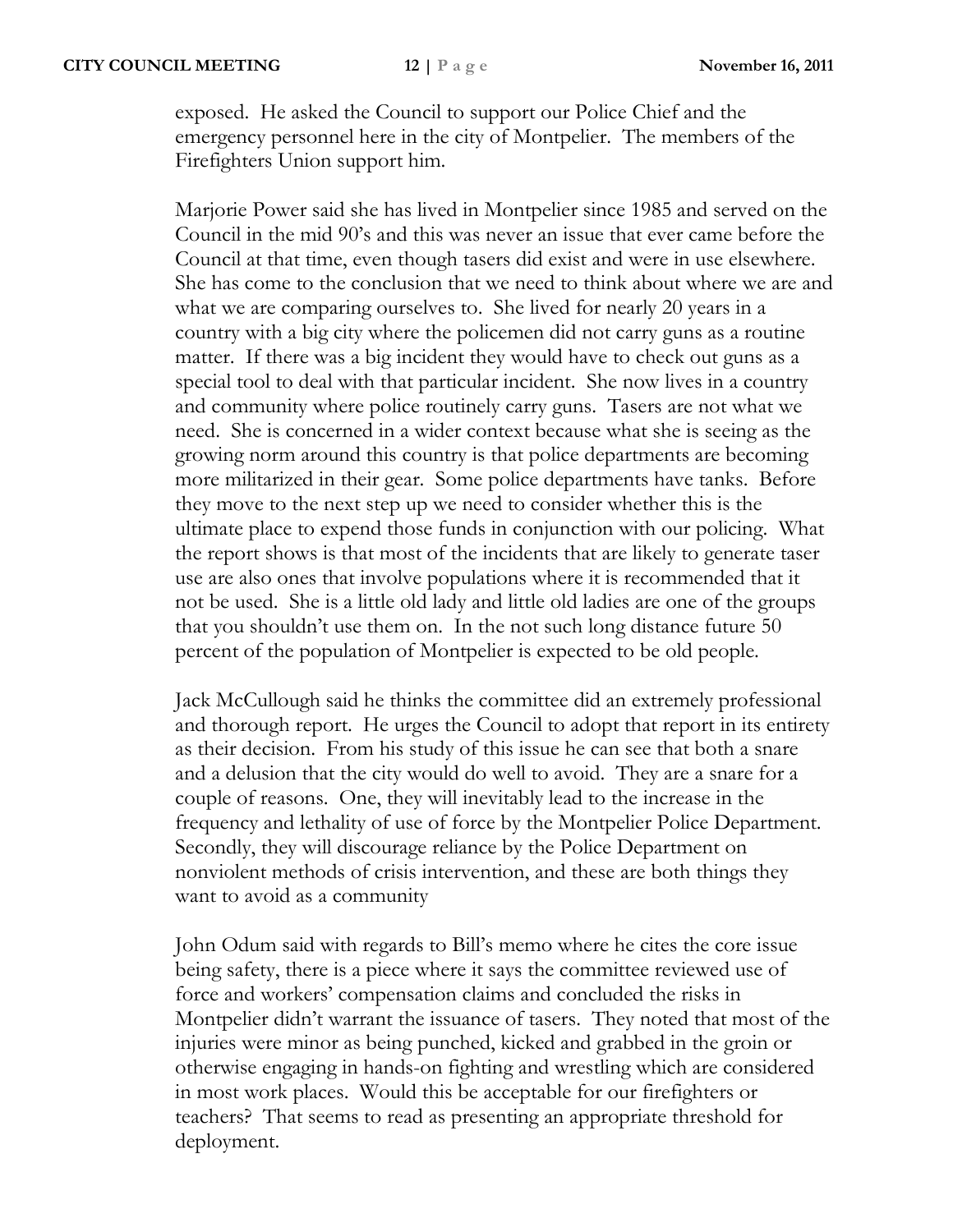Dave Cass said there is another representative population here which probably consume a fair amount of the Police Department's time and energy, and that would be underage drinkers. His question to the Council would be, would they like to explain to a parent how his or her son or daughter got tased running away from the police at a beer party, fell and hit her head on a rock and is now in intensive care? Any weapon purchased will eventually be used. If you can foresee no use, then there is no reason to buy this weapon. You have to examine your consciousness's and ask yourselves to address that parent. What would you say to that dad?

James Quinn said he was born and raised in this wonderful community. He owns a home here and is raising his children here. He is 100 percent in favor of tasers. They are a tool that our Police Chief recommends. He has 100 percent faith in his abilities to train his officers. He doesn't see they are something they are going to want to deploy or overly deploy. It is one more tool in their tool box to mitigate situations. We have a very highly trained and effective police force. He has been in some terrible situations as EMT and firefighter in this community of suicides, drug overdoses and things we like to believe don't exist within our community. He would like to remind people that two weeks ago there was a shooting in Montpelier a few blocks away from where he lives.

Mayor Hooper closed the public hearing at 8:43 P.M. She thanked the Taser Committee. It makes her deeply grateful to live in Montpelier where we try to listen hard to each other's points of view and understand community issues. She appreciates very much that the City Manager took the time to respond point by point in his memo to the report of the committee. The Council also received a draft policy recommendation. She isn't in any way ready to consider that in her thinking about this issue. Last year when they were having this conversation she wrote the Manager and Chief of Police a memo that says she could imagine it would be appropriate to use tasers in this community under certain circumstances. One would be a robust community discussion around the issues, particularly thinking about the Maryland Attorney General's report that talks about community engagement so folks understood the need for having them. She is concerned about the training. We need to have an adopted taser policy about how it would be used before she could consider it.

Council Member Weiss asked if this was the appropriate time for action.

Council Member Golonka added he hasn't had a chance to read these two documents they received today. He has always had problems when they get documents the last minute and has voiced his concern about that. He thinks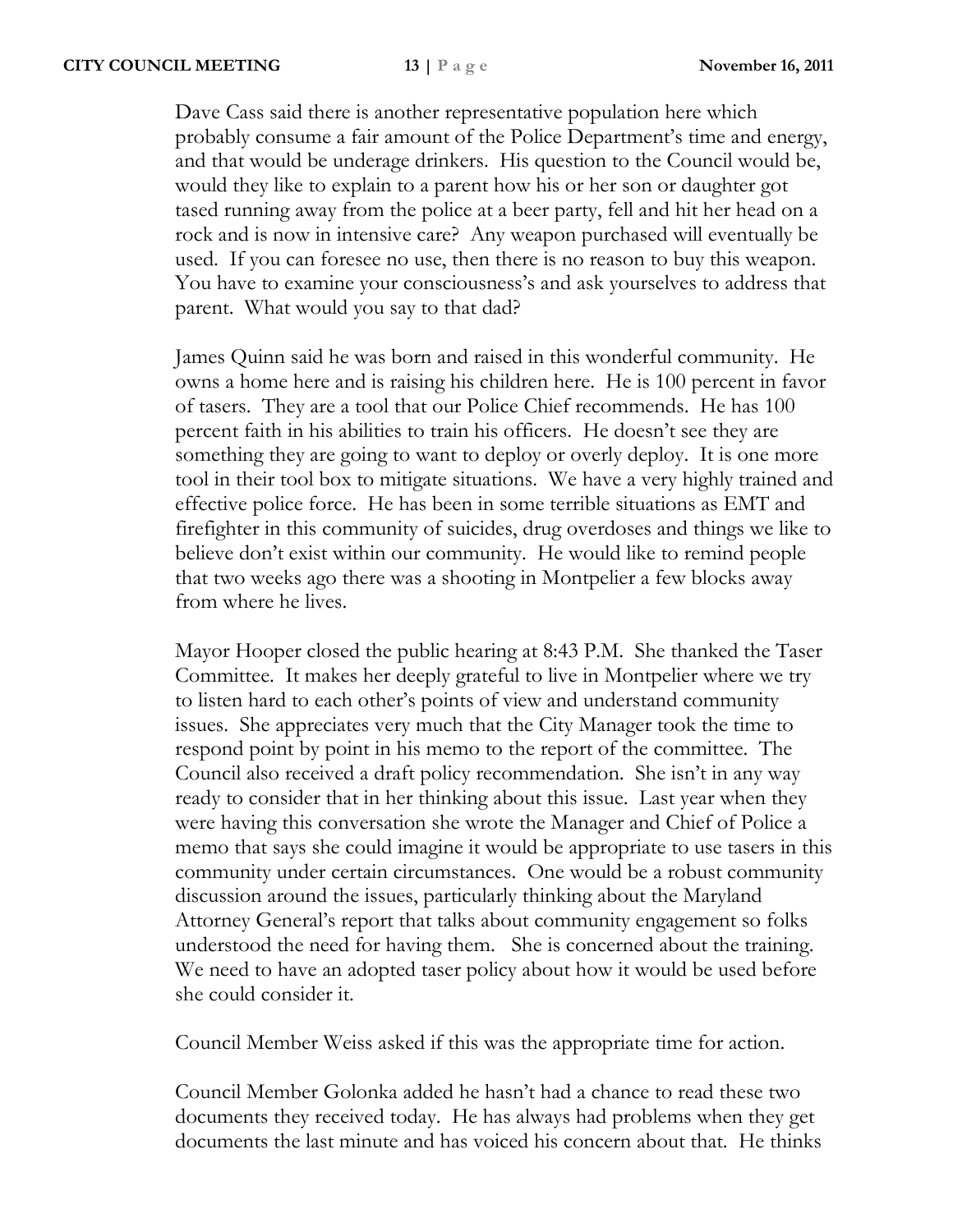it does a disservice to the committee. We have asked them for six months to explore this and he doesn't want them to have the opinion that the Council's isn't reviewing this.

Council Member Golonka moved to table this agenda item until the committee has had a chance to review the documents and come back at their next meeting on December 7<sup>th</sup>. Council Member Timpone seconded the motion. The vote was 6-0, motion carried unanimously.

# 11-288. Consideration of the City's Health Insurance

- a) The City's Employee Committee reviews the health insurance coverage annually.
- b) The Committee is prepared to make a recommendation to the Council which will keep the City's health insurance increase to a minimum this year.
- c) It is the Committee's goal to have reviewed their recommendation(s) with each employee group prior to this evening's meeting.
- d) Recommendation: Receive the Committee's recommendation; opportunity for discussion; direction to staff.

City Manager Fraser said this year they continue to see increases in insurance costs and this year because of the changes in the health insurance markets they reconvened the employee committee and challenged them with options. If the City stayed with the current vendor the City's costs would have risen over \$100,000 next year.

Finance Director Gallup said they had been meeting since April with a lot of employee groups and working to understanding the changes at the League and our options as well as having a new broker come on board to advise us and then reaching out to the employees once there was a recommendation. A couple of years ago they were fortunate to shop around and get something that everybody could agree on and that was affordable. Blue Cross/Blue Shield is a change in carrier. They are proposing to the Council for 2012 we change back to Blue Cross/Blue Shield and up the deductible a little bit which puts them even more at risk but the broker did calculations based on usage over the last 18 months and this looks like a good opportunity for us to continue with. The employees agree with it. In the plan there are different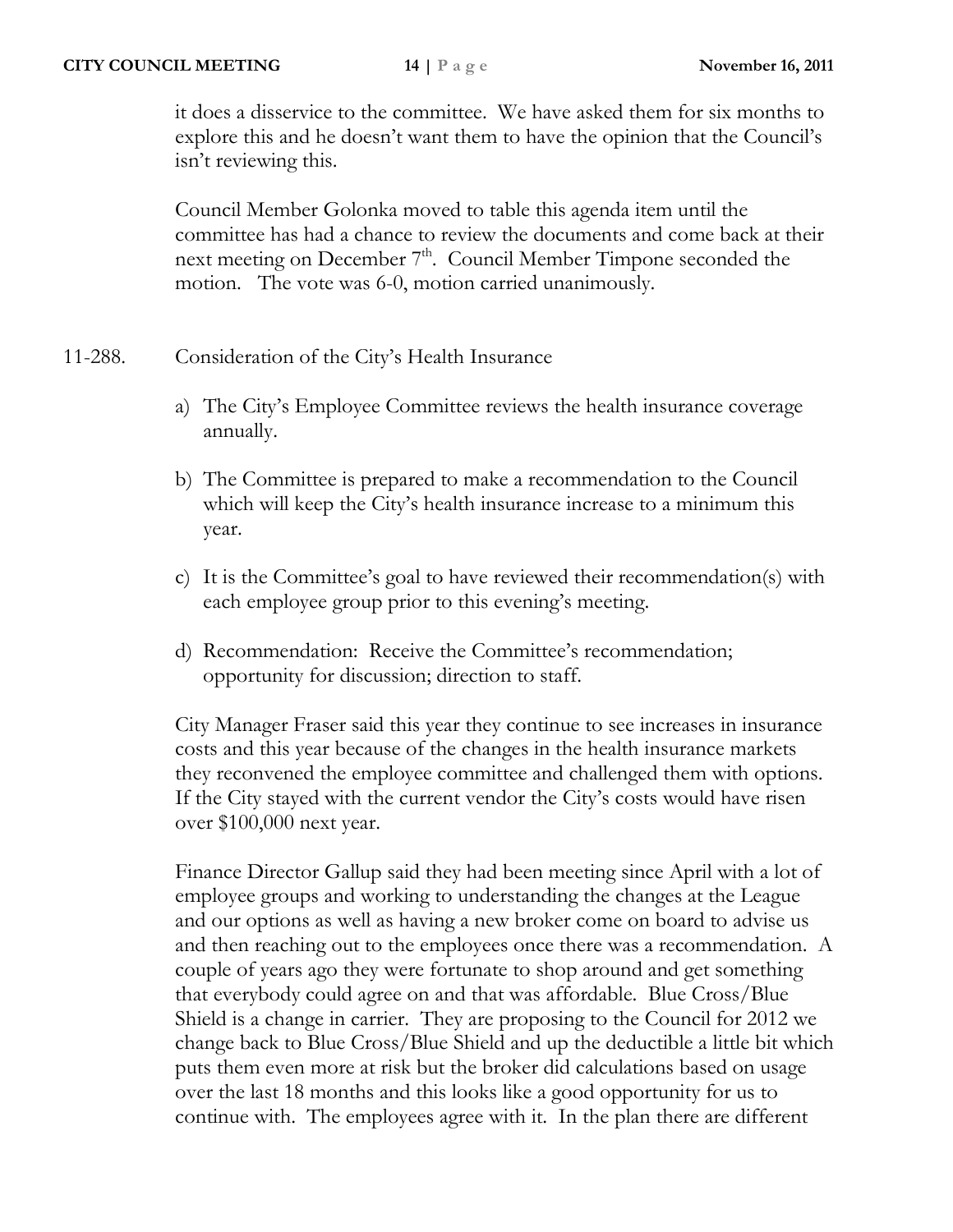deductibles for singles, two-person and family. Right now the city covers of the \$3,500 total, out of pocket \$3,000 and the employee \$500.

In the new plan it is \$4,000 for the single and the city is going to pay \$3,500 and the employee \$500 so it won't change.

Bob Gowans said the difference with the two-person and family the employee is responsible for \$1,000.

Council Member Weiss said based upon the report and recommendation from the Chair of the Committee he moves that the Council approve the benefit renewal rates for 2012 and shift to Blue Cross/Blue Shield. Council Member Hooper seconded the motion. The vote was 6-0, motion carried unanimously.

- 11-289. Consideration of a letter from 20 Montpelier citizens/merchants/property owners re: "the impact of our city's municipal budget on the affordability of our community and its economic vitality.
	- a) City Council received this letter dated November 9, 2011, which outlines their concerns, requests and suggestions for the Council to consider during the upcoming budget sessions.
	- b) Staff invited those who signed the letter to attend tonight's meeting for this discussion.
	- c) Recommendation: Brief introduction from those who attend; discussion.

Mayor Hooper said they received a letter from some people in this community about a better budget and the affordability of our community.

Peter Nielsen handed letters to Council Members. It was a discussion that started on the sidewalks among neighbors who were noticing a couple of things happening around them. Many of the folks involved in these conversations had lost jobs recently in previous years or owned business that were facing serious budget concerns of their own because they were making less money, sending kids off to college, beginning to retire, or trying to sell a house and finding it wasn't so easy to do any more. The conversation started about how our new property tax bills were once again higher and there was something alarming about all of this. As they began to discuss it in small groups they decided they loved Montpelier and all attracted here for the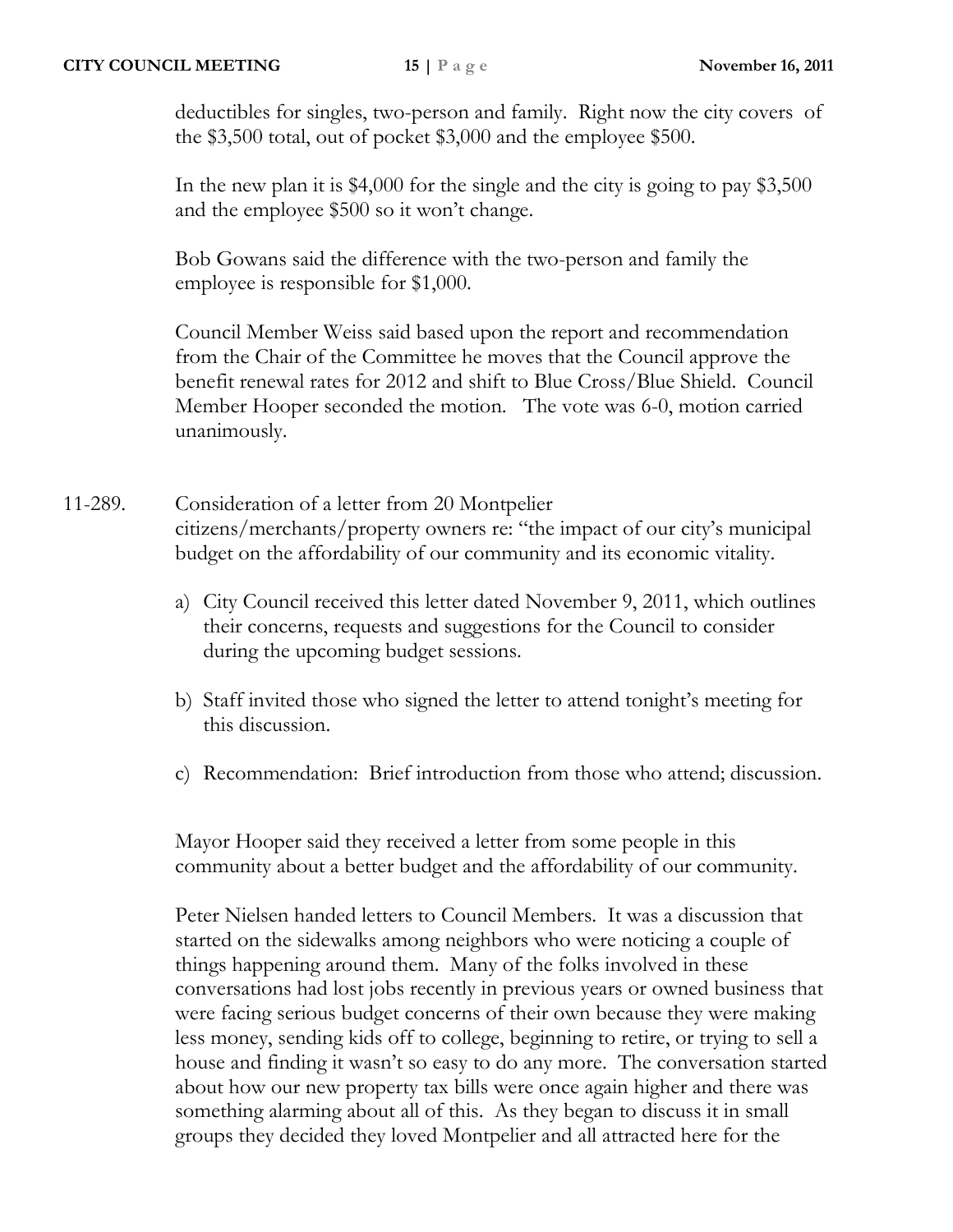quality of life that it presents. They value all the great things it gives  $us - safe$ neighborhoods, great schools and a strong community spirit but are concerned about the increasing costs they are faced as taxpayers and the impact it has on our local economy and downtown. After a year of talking and working with the City Council this letter asks that business start being done a little differently. Instead of the process being you receive a budget from the City Manager and then discuss it that you actually ask the budget figure be reduced this time and task the City Manager and department heads with the job of presenting the City Council and the Mayor with a budget that is 3% less than it was this past year. There are over 100 signers on the letter right now and they are just beginning to collect the signatures. They are here to engage with the City Council in this process and hope they can have some effect this year.

Mayor Hooper said she is a little frustrated about the notion that this is a new process. Just for the record, yet again, for the past seven years and more in her experience they sit down with the City Manager and give him a target for how they expect the budget to be brought in. He then gives the Council a budget and then they have the public process. This has been a collaborative process between the City Manager and the Council, and she hopes with the community. They would like to have that more detailed conversation with members of this group on December  $12<sup>th</sup>$  at 5:15 P.M. She was of the impression that with the budget that unless they fundamentally cut services or programs we can't find the one or two percentdecrease. They really need to cut services they are providing.

City Manager Fraser said in their plan they are going to present the city budget on December  $7<sup>th</sup>$ . Then, there will be six more Council hearings on the budget. Three percent of the total budget would be about \$325,000.

Council Member Jarvis said in past years they have had initial conversations about what our tolerances are in terms of tax increases. That conversation this year got meshed in with the increased spending on infrastructure and not having made a decision about how much bonding we were going to do. She thought they would get some more pointed direction at the community forum in terms of how much bonding would be appropriate.

Phil Dodd said this might require cutting some services and some serious decisions. He thinks they recognize that and this is the moment to have that kind of discussion. It is a big job and a tough one. We do have high rates compared to other cities, even cities of a similar size. The recession is biting for some people. We heard at the community supper about the \$500,000 spending needs on roads and infrastructure which is pretty sobering, but in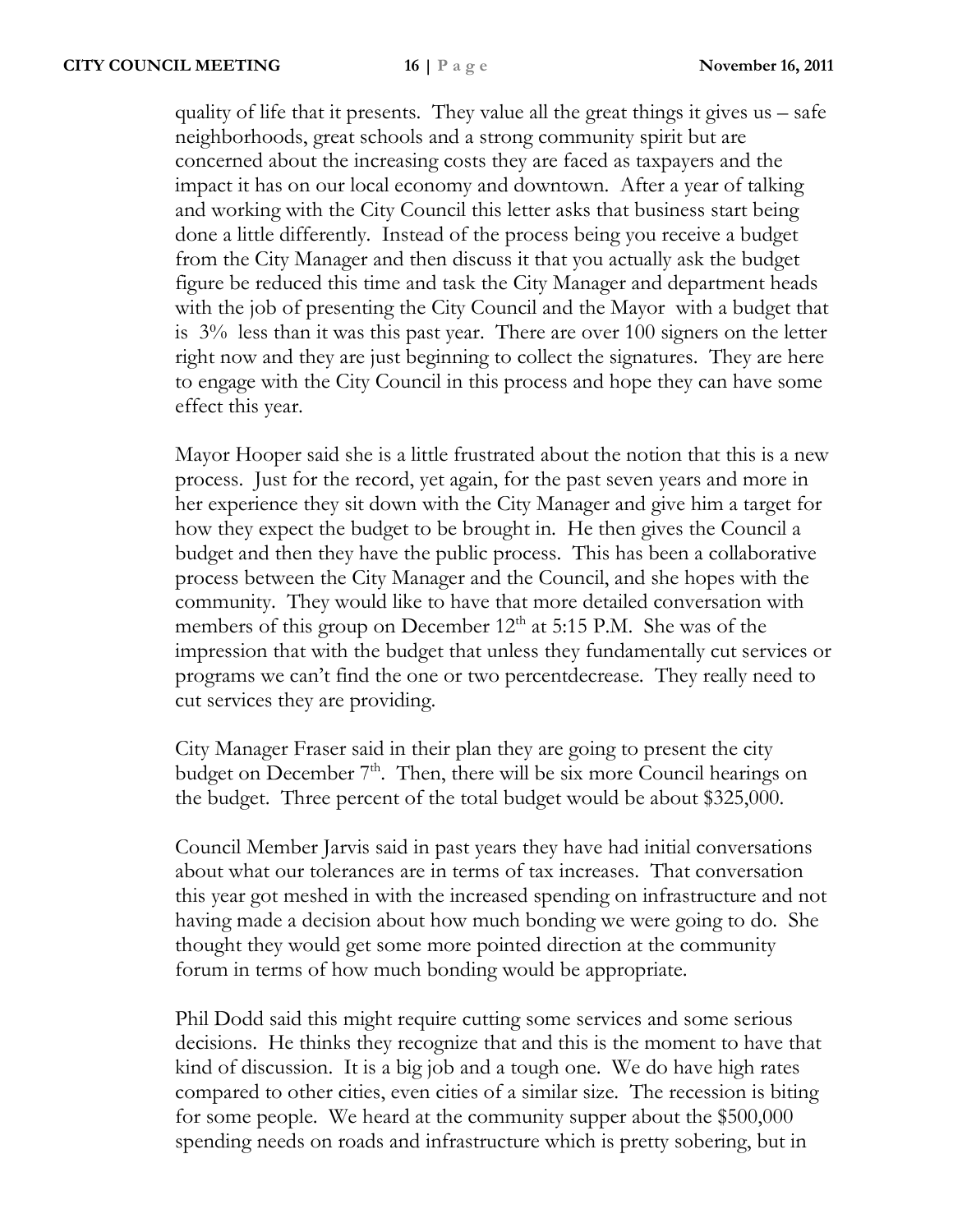light of that maybe this is the year to really think about this and scrutinize the budget a little more closely. It might be helpful if some major items could be identified as points of debate. The people who signed this would like to see a fresh look.

Mayor Hooper said if you think about what the budget is with outside agencies and how much the city contributes to them, we have an obligation to provide core services – roads, fire, and police – and unless we are willing to fundamentally change fire and police she isn't sure where the opportunities are within those departments. They could not plow sidewalks. When you go outside of the core of what the fundamental services are that a community provides, then she is at the contributions to the outside agencies which adds up to \$50,000, \$100,000 or what they call community enhancements, and then there is the Library which is \$400,000.

Peter Nielsen said should they look at the core services of fire, police and public works, he thinks they should. If that is where 75 percent of the budget is being spent then they should absolutely look there. One of the things he is really happy about with the city of Montpelier is we have Bill Fraser because this is when we need him to dig in and show us what are the other models for cities of 8,000 people to have a police and fire department. He is aware of places where they have combined them into an office of public safety with one chief. That's not something he is suggesting but he would like to know what the other models are. How is this done? It has to be done at a better cost than right now for what we are paying for it. They are looking for that informed guidance.

City Manager Fraser said one of the difficulties is that for a city of 8,000 isn't the same as Barre Town with 8,000. They don't have a downtown. We have more people coming into town during the day and night. Not everyone who has an altercation with the Police Department is a resident whereas it is more residential in Barre Town so they don't need the same level of services. Everyone is in favor of a 3 percent cut until their favorite thing is cut and then suddenly things change.

Mr. Nielsen said it does feel to them that they are on an unsustainable path and just increasing expenses.

Council Member Weiss said right now both sides are thinking in the box and if you are going to make any successful movement you have to decide to start to think outside of this box. What are some examples? We have multi million dollars' worth of bonds. We should have them analyzed and see which, if any, can have the interest rates reduced? We need to start to talk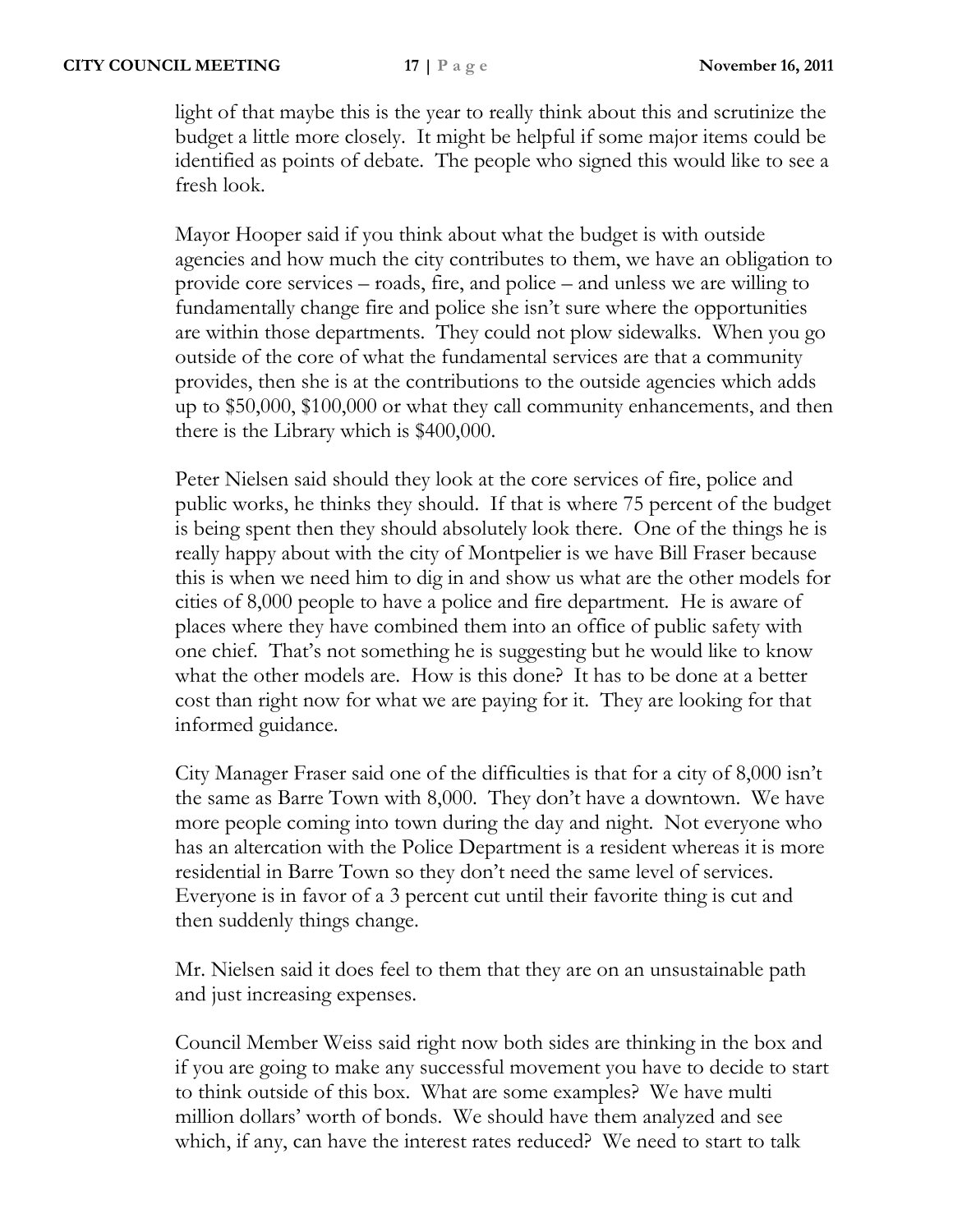about can we take some of the city's services and move them into the private sector. Unless they start to seriously think out of the box we aren't going to make sufficient progress, and he hopes they can do that.

Phil Dodd said there may be signatures on there from downtown merchants or property owners. This is an economic development issue, too. Commercial properties pay the same school tax statewide. It is a nonresidential rate and the same in every single town and city in Vermont. The only thing when a business is looking at taxes is the municipal tax. That is where it is a detriment to us to get businesses to build or move here.

Mayor Hooper said the proposal is to reduce the budget by 3 percent and the proposal would get us 6 cents on the average house. It would be on the order of \$100 less on a tax bill on an average house in Montpelier. Is that enough? What is a low enough rate that would make people think it is the right value?

Mr. Dodd said they are talking about bending the curve here so that instead of seeing an increase in their taxes they would actually see a decrease. A drop of \$100 would be welcomed.

Council Member Hooper said he is glad this is happening. There is certainly a strong discontent and it is nice to see it personified and have a chance to create some changes.

Council Member Golonka said this is a well thought out discussion. People in the community have to be willing to vote no and if we keep getting 70-75 percent approval on our ballot items what is that message telling us? We have to balance the whole community.

Council Member Jarvis said the Council needs their help and most important is the way they will be able to give the Council some input in terms of their tolerance for cuts. What they get for input is an overwhelming positive vote on the budget and then demands for more and faster service. The Council doesn't hear anyone telling them to please don't do this. The point of us being very high on the list of communities in terms of our tax rate is probably because we are probably also very high on the list of better communities to live in. Some of the things that make us most desirable are some of the things like our core services. We have done an in-depth study of our own departments and asked them to look at outsourcing and whether they could combine or align departments better and they brought suggestions to us. In terms of if they can do what they are doing better and more efficient she thinks the answer is no so how should we do things differently to make it more affordable?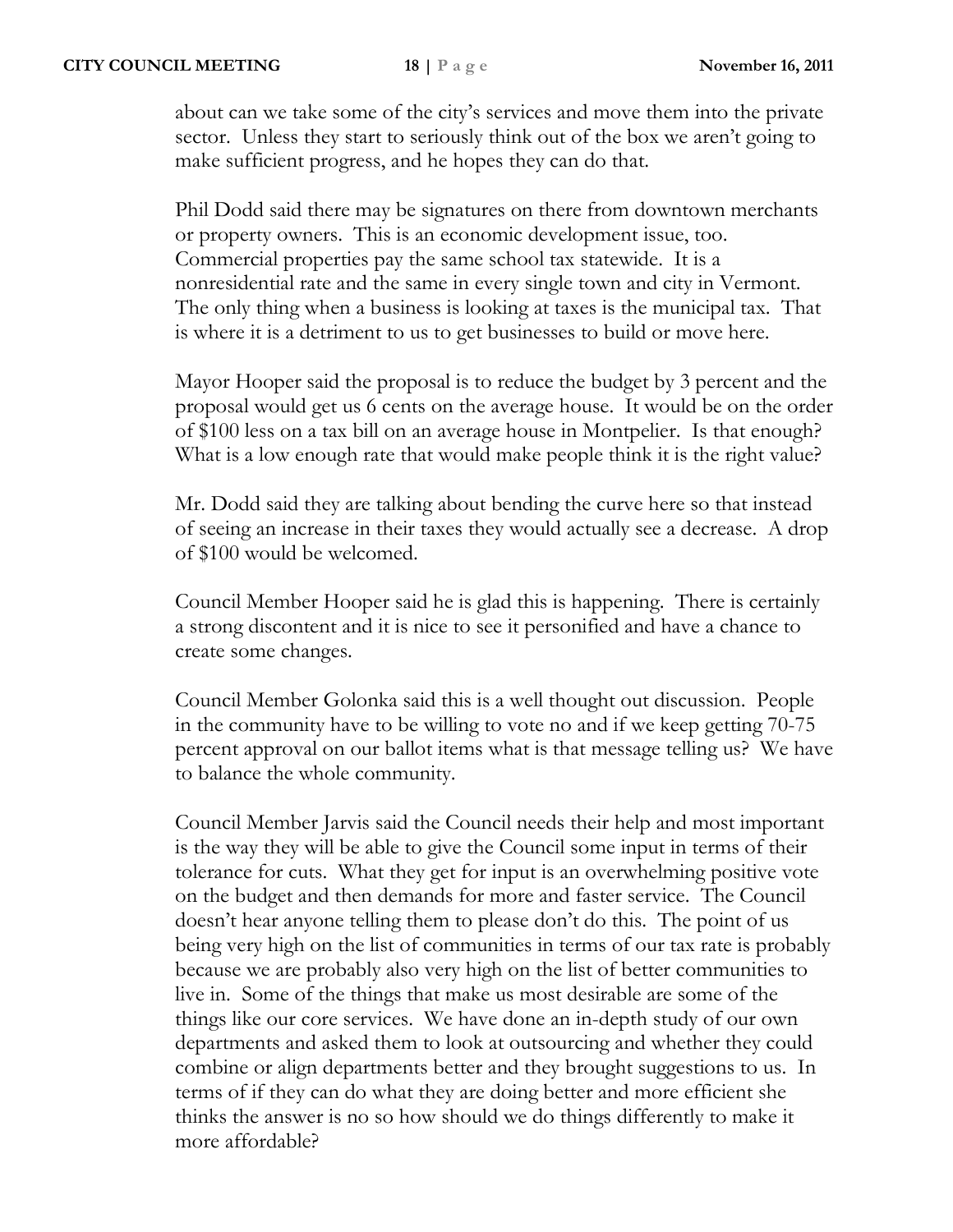Linda Setchell, a supporter of the letter, said one of the things they talked about in relation to the 70 percent approval rate is that as a citizen in Montpelier and a voter in Montpelier what you get to approve is a core budget and that's the level of participation you have. When you see the 70 percent approval rate what they are seeing is the option to vote on other things. How many people will this forum reach? One thing she is interested in discussing in terms of core services is the Police Department. She has a child in Union Elementary School and there are no police officers anywhere near the middle school or elementary school either before or after school. She grew up in Florida and there were always police officers outside the schools when the kids are going in and coming out. The other day she is walking down the street and some little girl is crying and she called her parents and had to take her to the school office. If we are paying almost a million dollars for a police budget where are they? She doesn't live in the best neighborhood in Montpelier but a bad one. She doesn't think we need to spend \$14,000 plus another \$50,000 for training on tasers. She is interested in having a discussion about community policing and interested in having a discussion about that budget.

Peter Nielsen thanked the Council for engaging with them and inviting them to future discussions about the budget.

- 11-290. District Heat Update and possible approval/signing of a contract with the engineering firm of Hallam-ICS.
	- a) In his November  $10^{th}$  Weekly Report to the Council, the City Manager outlined the status of the key issues related to District Heat.
	- b) As a result of a meeting of the District Heat Committee held on November  $10<sup>th</sup>$ , staff feels that a contract with the engineering firm of Hall-ICS will be ready for consideration this evening.
	- c) Recommendation: Receive update; discussion; possibly sign contract with Hallam-ICS.

City Manager Fraser recommended the Council approve the contract and authorize him to make technical changes.

Council Member Weiss said based upon the work that was done and the recommendation of the Montpelier Energy Advisory Committee he would move approval of a contract with the engineering firm Hall-ICS. Council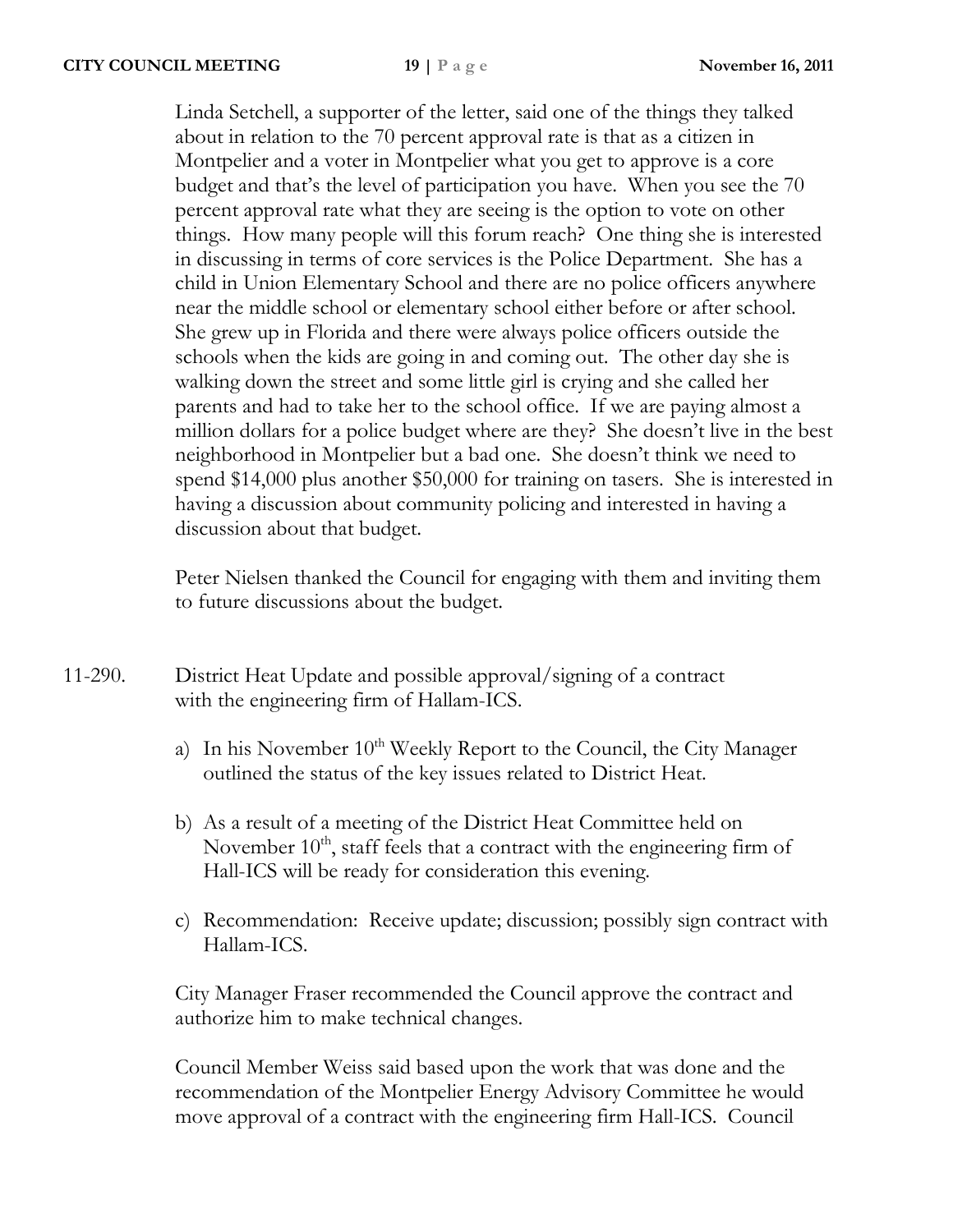Member Jarvis seconded the motion with a friendly amendment to authorize the Manager to make any final technical changes to the contract.

Council Member Golonka asked what this is for.

City Manager Fraser said the agreement is a 50/50 match. They want to start in January 2012. Then we need to look at our total project budget and after we have taken out the funds we have already spent we have \$4 million left for construction.

Bill Nenburgh said he is the project manager for the job. There are deliverable dates. If they don't meet the deliverable dates there are certain consequences. The city could fire them, terminate them for cause and tell them you don't like the work.

Mayor Hooper called for a vote on the motion. The vote was 6-0, motion carried unanimously.

# 11-291. Reports by City Council

Council Member Weiss reported that tomorrow at 4:00 P.M. the members of the Reapportionment Districting Committee will be meeting. That will be the meeting where they are finalizing the numbers and be on the Council's agenda for December 7<sup>th</sup> with recommendations.

Council Member Golonka said he would like to ask Bill to look into what it would take to change the threshold to put a ballot item on for a charter change. He has decided not to serve on the Library Board. His term ends in December and he has been on the Library Board for six years. That brings him to the question as to how the Council wants to address that open spot. It has been valuable having a member on the Library Board.

Council Member Weiss said he thinks a Council Member serving on the Library Board is a conflict of interest.

Mayor Hooper suggested they put it on the next agenda for discussion.

Council Member Golonka said he will still serve on the Library's Finance Committee but not as a Board Member.

Council Member Jarvis reported that First Night Buttons are on sale.